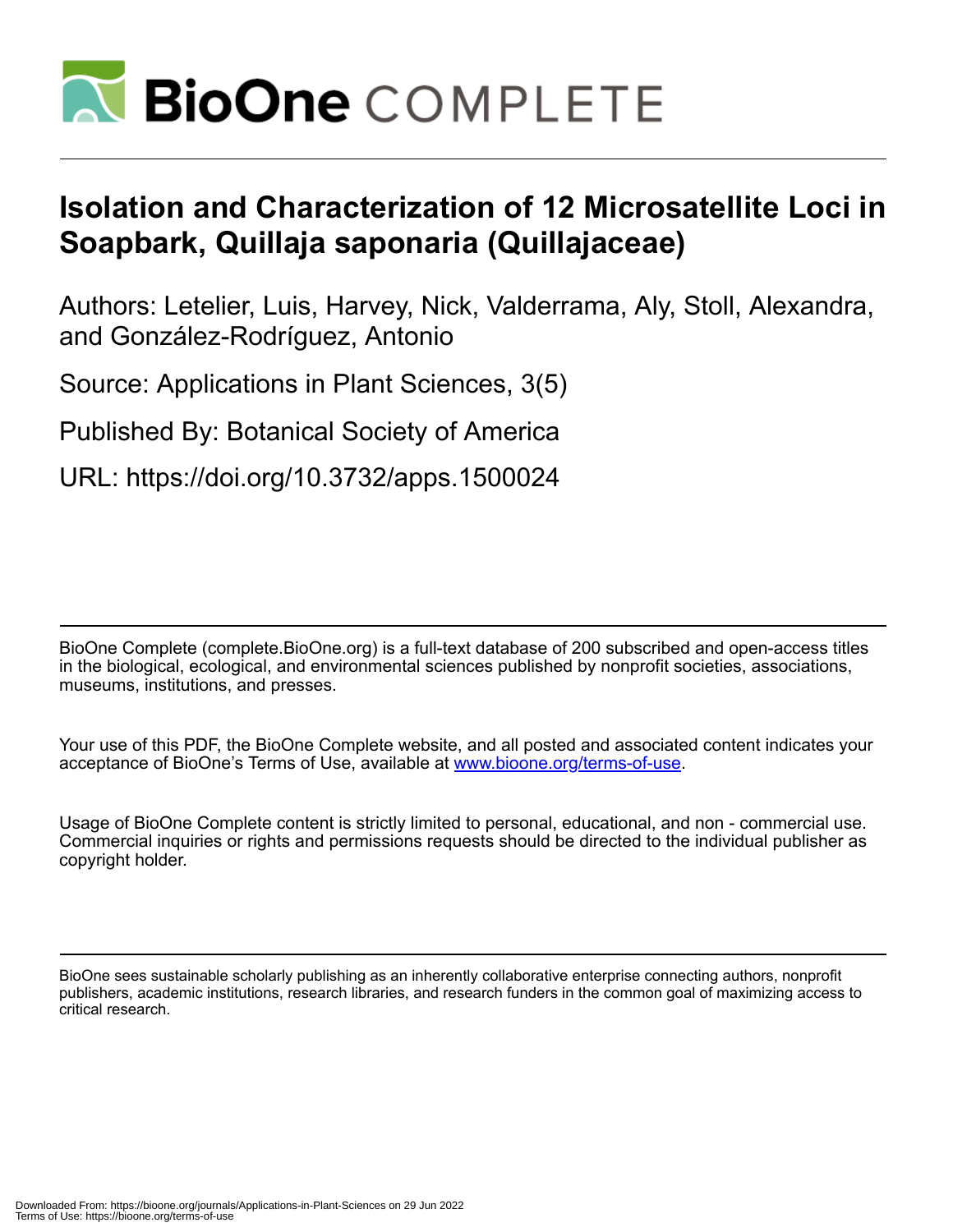

PRIMER NOTE

## **ISOLATION AND CHARACTERIZATION OF 12 MICROSATELLITE LOCI IN SOAPBARK,** *QUILLAJA SAPONARIA* **(QUILLAJACEAE)** <sup>1</sup>

LUIS LETELIER<sup>2,6</sup>, NICK HARVEY<sup>3</sup>, ALY VALDERRAMA<sup>2,4</sup>, ALEXANDRA STOLL<sup>5</sup>, AND ANTONIO GONZÁLEZ-RODRÍGUEZ<sup>2</sup>

<sup>2</sup> Centro de Investigaciones en Ecosistemas, Universidad Nacional Autónoma de México, Antigua Carretera a Pátzcuaro No. 8701, Col. Ex-Hacienda de San José de la Huerta, 58190 Morelia, México; 3 Genetic Marker Services, Brighton, United Kingdom; 4 Universidad Bernardo O'Higgins, Centro de Investigación en Recursos Naturales y Sustentabilidad, General Gana 1702, Santiago, Chile; and <sup>5</sup> Centro de Estudios Avanzados en Zonas Áridas, Campus Andrés Bello, Universidad de La Serena, La Serena, Chile

- *Premise of the study:* Microsatellite primers were developed for the endemic Chilean tree *Quillaja saponaria* (Quillajaceae), a common member of the sclerophyllous Mediterranean forest, to investigate intraspecific patterns of genetic diversity and structure.
- *Methods and Results:* Using an enriched library, 12 polymorphic microsatellite loci were developed in *Q. saponaria* . All loci consisted of dinucleotide repeats. The average number of alleles per locus was  $5.3$  (2–13), with a total of 64 alleles recorded in 39 individuals from three populations.
- *Conclusions:* The microsatellite markers described here are the first characterized for *Q. saponaria*. The polymorphic loci will be useful in studies of genetic diversity and genetic population differentiation in natural populations of this species.

 **Key words:** Chile; microsatellites; *Quillaja saponaria* ; Quillajaceae; soapbark.

*Quillaja saponaria* Molina is an endemic Chilean tree, known as soapbark, soap bark tree, or quillay (as it is known in Chile). It is an evergreen tree of the family Quillajaceae (Kubitzki, 2007), found from the Coquimbo Region to Arauco Province in the Bío-Bío Region, approximately between 31<sup>°</sup> and 38° south (García and Ormazabal, 2008). It grows from sea level to 1600 m a.s.l., preferably in dry areas that are poor in nutrients. The family is monotypic with a single genus and two species from warm-temperate South America (Chile, Brazil, and northern Argentina). *Quillaja saponaria* is considered one of the most important and representative species of the sclerophyllous forest from central Chile, and these communities are part of a biodiversity hotspot called the Chilean Winter Rainfall–Valdivian Forest (Mittermeier et al., 1998; Myers et al., 2000). Moreover, *Q. saponaria* is a timber species (García and Ormazabal, 2008), its flowers are melliferous (Montenegro et al., 2009 ), and the bark is rich in saponins and medicinal adjuvants ( Kensil et al., 1991; San Martín and Briones, 1999).

1 Manuscript received 9 March 2015; revision accepted 23 March 2015.

 The authors thank Chile Abroad Grants program (Doctorate level, Call 2010), Comisión Nacional de Investigación Científica y Tecnológica (CONICYT , Chile), II Concurso Fondo de Investigación del Bosque Nativo (Project no. 041-2011), Corporación Nacional Forestal (CONAF, Chile), and the Postgraduate Program in Biological Sciences of Universidad Nacional Autónoma de México, fulfilling the requirement for the degree of Doctor in Sciences of the Biological Sciences postgraduate program. 6 Author for correspondence: lletelier@cieco.unam.mx

doi:10.3732/apps.1500024

 Our purpose is to evaluate the effects of anthropogenic fragmentation on the patterns of genetic variation and connectivity in populations of *Q. saponaria* . For this reason, we isolated and characterized 12 nuclear microsatellite loci that are being successfully applied to describe spatial patterns of genetic structure. These are the first microsatellite markers developed for a *Quillaja* Molina species .

#### METHODS AND RESULTS

 Microsatellite isolation was performed by the simple sequence repeat (SSR) development company Genetic Marker Services (Brighton, United Kingdom; www.geneticmarkerservices.com). Genomic DNA was extracted from a single *Q. saponaria* (Qsa) individual collected in the locality of Coya, near the city of Rancagua, O'Higgins Region, Chile (locality 5 in Appendix 1), using a modified cetyltrimethylammonium bromide (CTAB) protocol described by Doyle and Doyle (1990), and used to develop an enriched library to isolate microsatellite (SSR)–containing loci. Enrichment involved incubating adapter-ligated restricted DNA with filter-bonded synthetic repeat motifs:  $(AG)_{17}$ ,  $(AC)_{17}$ ,  $(AAC)_{10}$ ,  $(CCG)_{10}$ ,  $(TG)_{10}$ , and  $(AAT)_{10}$ . Thirty-two motifpositive *Escherichia coli* JM109 clones were detected and sequenced, of which 23 contained exploitable repeat motifs with sufficient flanking regions to design forward/reverse primer pairs. The online primer design software Primer3 (Rozen and Skaletsky, 1999) was used to develop primer pairs amplifying fragments ranging in size from 100 to 250 bp, to help minimize later multiloading overlap ambiguities during sequencer genotyping. The primers were then tested for successful amplification on one individual from each of seven populations, chosen to represent the whole latitudinal range of the species' distribution (Cuesta el Espino, Cuesta Los Cristales, Santa Marta, Fundo La Rosa, La Gatera, San Fabián de Alico, and Santa Bárbara; Appendix 1), using a touchdown PCR protocol. PCR amplifications were performed in a 25-μL final volume containing 7 pmol of each primer, 1.5 mM of  $MgCl<sub>2</sub>$ ,

*Applications in Plant Sciences* 2015 3(5): 1500024; http://www.bioone.org/loi/apps © 2015 Letelier et al. Published by the Botanical Society of America. This work is licensed under a Creative Commons Attribution License (CC-BY-NC-SA).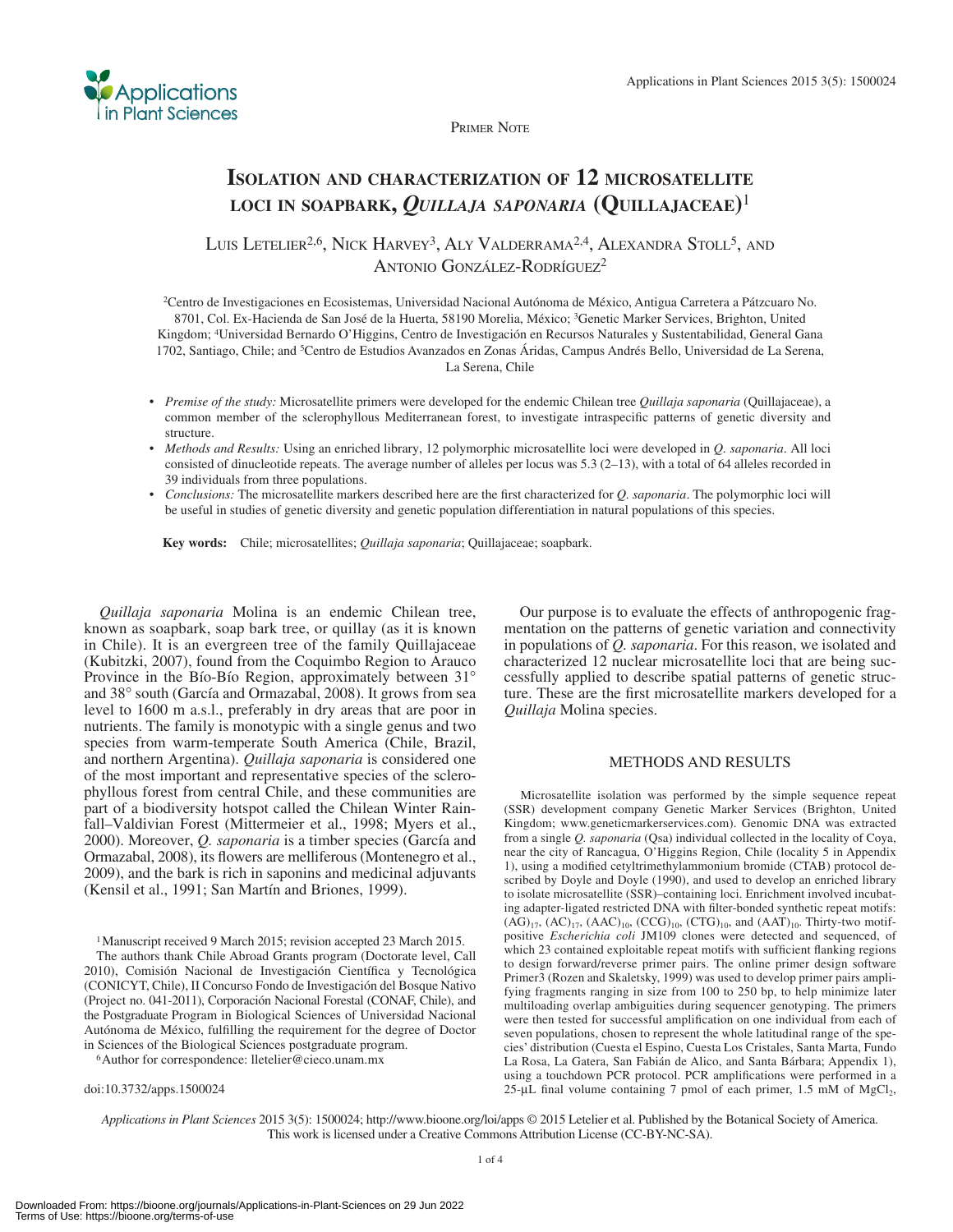0.2 mM of each dNTP,  $1 \times$  PCR buffer, 0.8  $\mu$ g/ $\mu$ L bovine serum albumin (BSA), 0.5 units *Taq* polymerase (Promega Corporation, Madison, Wisconsin, USA), and 1.5 μL of DNA diluted 20-fold. For all loci, the same touchdown PCR program was used, consisting of 32 cycles with denaturation at  $95^{\circ}$ C for 60 s; annealing for 60 s with temperature decreasing  $1^{\circ}$ C every two cycles from 64 $\rm ^{o}C$  to 59 $\rm ^{o}C$  (12 cycles), then 10 cycles at 58 $\rm ^{o}C$ , and 10 cycles at 57 $\rm ^{o}C$ ; elongation at 72 $^{\circ}$ C for 60 s; and a final extension at 72 $^{\circ}$ C for 5 min. Products were checked for specificity and polymorphism on a cooled high-resolution agarose gel, consisting of 4% MetaPhor (Lonza, Basel, Switzerland) agarose in TAE, run in a cold room at  $10^{\circ}$ C. Sixteen loci showed clear and specific bands with size variation among the seven individuals assayed (Table 1). Of these, the 12 with the highest degree of apparent polymorphism were chosen for fluorescent labeling (Table 1).

 To determine the number of alleles, expected and observed heterozygosity, and to test for deviations from Hardy–Weinberg equilibrium (HWE) and linkage disequilibrium, we tested the 12 fluorescent-labeled primer pairs on 39 individuals from three different populations, situated in the northern and southern parts of the species' range (i.e., Angostura, Astillero, and Cuesta Batuco; localities 1, 8, and 9 in Appendix 1). The PCR amplifications were performed with the Platinum Multiplex PCR Master Mix (Applied Biosystems, Carlsbad, California, USA) using three mixes, each with four fluorescent-labeled primers (Applied Biosystems, Warrington, United Kingdom; Table 1): Mix 1 (Qsa7, Qsa11, Qsa13, Qsa24), Mix 2 (Qsa16, Qsa17, Qsa18, Qsa70), and Mix 3 (Qsa19, Qsa26, Qsa28, Qsa66). The PCR amplifications were performed in a 5-μL final volume containing final concentrations of  $1 \times$  Platinum Multiplex PCR Master Mix, 2 mM of additional MgCl<sub>2</sub>, 0.10  $\mu$ M of primer mix, and 20 ng of template DNA, with the following cycling conditions in all cases: an initial heat activation at 94°C for 5 min; followed by a touchdown PCR consisting of 32 cycles with denaturation at  $95^{\circ}$ C for 60 s; annealing for 60 s with temperature decreasing 1°C every two cycles from 64°C to 59°C (12 cycles), then 10 cycles at 58°C

and 10 cycles at 57°C; elongation at 72°C for 60 s; and a final extension at 72°C for 5 min. The PCR products  $(2 \mu L)$  were mixed with 10  $\mu L$  of Hi-Di formamide and 0.3 μL of GeneScan 600 LIZ Size Standard before analysis on an automatic ABI-PRISM 3100-Avant sequencer (Applied Biosystems, Carlsbad, California, USA). Fragment analysis and final sizing were performed using Peak Scanner software (version 1.0; Applied Biosystems, Carlsbad, California, USA).

 The number of alleles, expected and observed heterozygosity, and the significance of the deviations from HWE and linkage equilibrium were estimated with Arlequin  $3.5.1.2$  (Excoffier et al., 2005). The average of the total number of alleles per locus was 5.3, with a range between two (Qsa24) and 13 (Qsa19). Significant deviations from expectations under HWE after a Bonferroni correction for multiple comparisons were found in three loci from population Astillero, and in two loci from Cuesta Batuco, probably due to the small sample sizes or to the presence of null alleles, particularly in the case of the heterozygote deficits observed at loci Qsa26 and Qsa66 in population Astillero and at Qsa66 in Cuesta Batuco (Table 2). No instances of significant linkage disequilibrium were found among pairs of loci after Bonferroni correction.

#### **CONCLUSIONS**

 The 12 microsatellite loci characterized here for *Q. saponaria* are the first developed for this species and genus. These markers will be useful in studies of the population genetic diversity and structure of the species for the purpose of conservation under a scenario of land use and climate change.

TABLE 1. Characteristics of 16 microsatellite loci developed in *Quillaja saponaria* .

| Locus    |       | Primer sequences $(5'–3')$ | Repeat motif        | Allele size range (bp) | Fluorescent dye | GenBank accession no. |
|----------|-------|----------------------------|---------------------|------------------------|-----------------|-----------------------|
| Qsa7     |       | F: TGAAAGAACGTGTGTGTGAGAA  | $(AG)_{10}$         | $116 - 124$            | 6-FAM           | KP775627              |
|          |       | R: AATTCCAAAATGCCAGCAGA    |                     |                        |                 |                       |
| Qsa11    | F:    | TCTCTACCAGGTCCTTGCTCA      | $(TG)_{8}$          | 148-154                | <b>NED</b>      | KP775628              |
|          | R:    | AAACACTTATGCCTTCGCAGA      |                     |                        |                 |                       |
| Qsa13    | F:    | CGCAGACATGCTTCTAGTTC       | $(GA)_{14}$         | 158-166                | <b>VIC</b>      | KP775629              |
|          | R:    | CAAAAAGCTTAGCGACAAAC       |                     |                        |                 |                       |
| Qsa16    | F:    | AACCGTCTCAACCACATACA       | $(CT)_{15}$         | $205 - 221$            | <b>NED</b>      | KP775630              |
|          | R:    | GGAAGAGGGTGAAAATGAAA       |                     |                        |                 |                       |
| Qsa17    | F:    | TTGGGGTATGAAAACATTGA       | $(AG)_{12}$         | $136 - 144$            | 6-FAM           | KP775631              |
|          | R:    | AAAGGCATTCCCACATAAAG       |                     |                        |                 |                       |
| Qsa18    | $F$ : | TGGAGCTAGGTTACTCGTTGG      | (TG) <sub>6</sub>   | 112-122                | <b>PET</b>      | KP775632              |
|          | R:    | AAGCCACGATTCATACATTTCA     |                     |                        |                 |                       |
| Qsa19    | F:    | AGAATTGGGGTGTGAGGACT       | $(AG)_{15}$         | $120 - 150$            | <b>VIC</b>      | KP775633              |
|          | R:    | TAGGAAAATCCCAGCAAGCA       |                     |                        |                 |                       |
| Qsa24    | F:    | TTCTTTGGTTTTGTTTTGCTC      | $(TG)$ <sup>o</sup> | $133 - 135$            | <b>PET</b>      | KP775634              |
|          | R:    | GCAAAGGTCGCTACAGTTTT       |                     |                        |                 |                       |
| Qsa26    | F:    | AACTCACAGTGACGACTTTCTCA    | $(TC)$ <sup>o</sup> | $93 - 97$              | <b>NED</b>      | KP775635              |
|          | R:    | GGAGTCTGTGCTGGTAGTGG       |                     |                        |                 |                       |
| Osa28    | F:    | GTACTACTAGCTAGAACTCCCC     | $(TC)_{10}$         | $160 - 174$            | <b>NED</b>      | KP775636              |
|          | R:    | GACCTAGTCCTTCTTTGTGT       |                     |                        |                 |                       |
| Qsa66    | F:    | TTGGGGATATGTCGGGTAGA       | $(AG)_{11}$         | $151 - 163$            | <b>PET</b>      | KP775637              |
|          | R:    | CACCAACGCAATCAAACATT       |                     |                        |                 |                       |
| Osa70    | F:    | TTTGGAGCTGGTGATGTGAA       | $(TTC)_{8}$         | $126 - 130$            | <b>NED</b>      | KP775638              |
|          | R:    | AATACCGGACAACCATGAGG       |                     |                        |                 |                       |
| *Qsa29   | $F$ : | CAAGTGCGACAGTCAATCTG       | $(AG)_{16}$         | 200                    |                 | KP775639              |
|          | R:    | TGCTGCCAGAAATTCCTAGAT      |                     |                        |                 |                       |
| *Osa30   | F:    | GATTGCCAGAACAAAGTGAA       | $(TC)_{13}$         | 199                    |                 | KP775640              |
|          | R:    | AATTCCATTCACATTCACAAAA     |                     |                        |                 |                       |
| *Qsa31   | $F$ : | GATTTTGGGCGATTGAAAAA       | $(AG)_{9}$          | 122                    |                 | KP775641              |
|          | R:    | TGTCACCGTCATTCGCTAAA       |                     |                        |                 |                       |
| $*Osa32$ | F÷.   | ATTGATCAGATGTGCGGTTG       | $(AG)_{11}$         | 160                    |                 | KP775642              |
|          | R:    | TCTCCTCTCCCTCACTTGGA       |                     |                        |                 |                       |

\* Untested for polymorphism.

http://www.bioone.org/loi/apps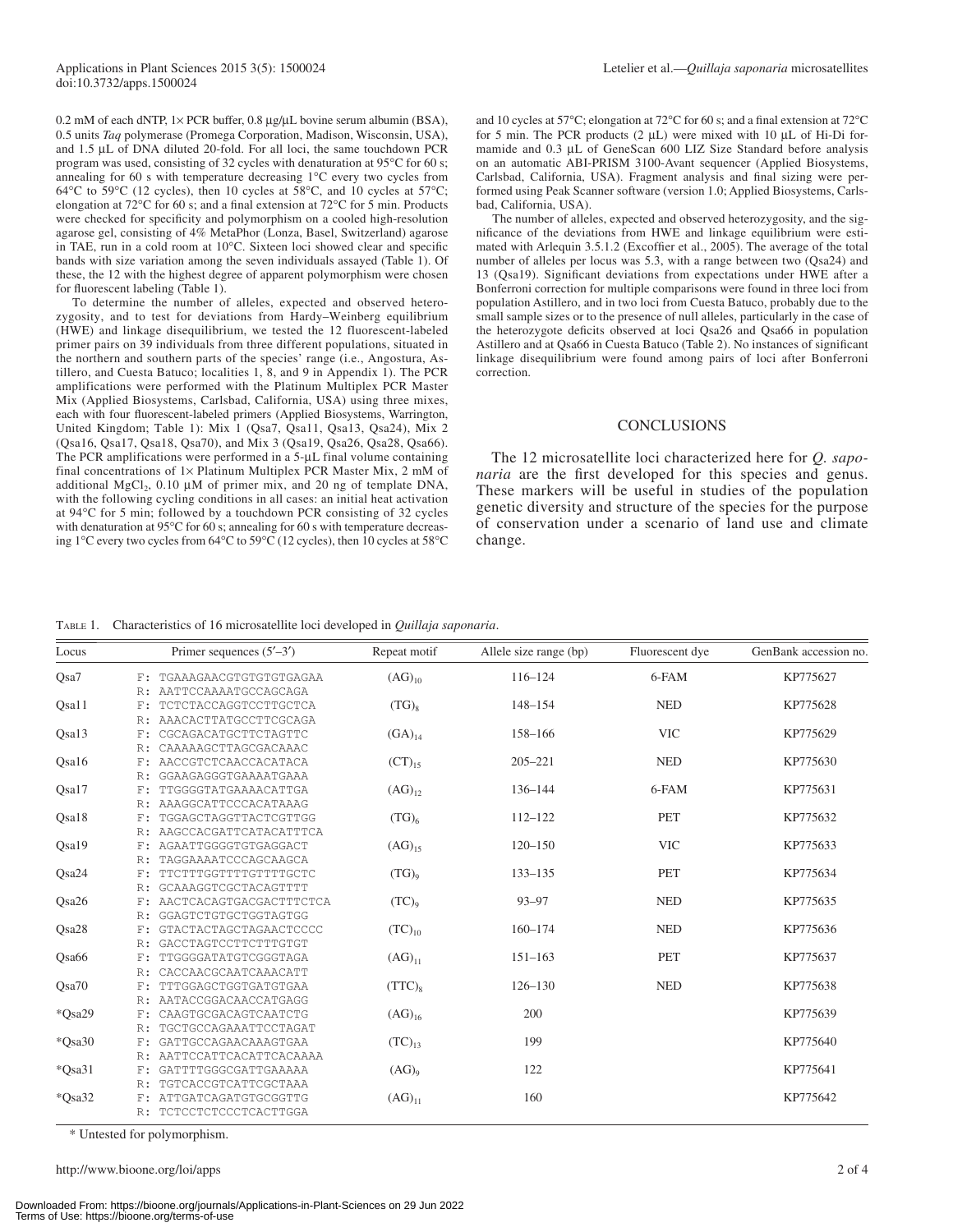|  | TABLE 2. Genetic properties of 12 newly developed microsatellites of Quillaja saponaria. <sup>a</sup> |  |  |  |  |  |  |
|--|-------------------------------------------------------------------------------------------------------|--|--|--|--|--|--|
|--|-------------------------------------------------------------------------------------------------------|--|--|--|--|--|--|

|                   |        |             | Angostura ( $n = 11$ ) |            |                |             | Astillero ( $n = 14$ ) |            |                |             | Cuesta Batuco ( $n = 14$ ) |            |
|-------------------|--------|-------------|------------------------|------------|----------------|-------------|------------------------|------------|----------------|-------------|----------------------------|------------|
| Locus             | A      | $H_{\rm o}$ | $H_{\rm e}$            | <b>HWE</b> | A              | $H_{\rm o}$ | $H_{\rm e}$            | <b>HWE</b> | A              | $H_{\rm o}$ | $H_e$                      | <b>HWE</b> |
| Osa <sub>7</sub>  | 3      | 0.778       | 0.582                  | 0.712      | 5              | 0.385       | 0.729                  | 0.003      | 3              | 0.545       | 0.537                      | 1.000      |
| Qsa11             |        | 0.545       | 0.437                  | 1.000      | 3              | 0.500       | 0.489                  | 0.141      |                | 0.917       | 0.620                      | 0.035      |
| Osa13             |        | 0.909       | 0.589                  | 0.043      | 4              | 0.929       | 0.664                  | 0.092      |                | 0.667       | 0.627                      | 1.000      |
| Osa16             |        | 0.750       | 0.633                  | 0.703      | 7              | 0.857       | 0.746                  | 0.328      | 6              | 0.917       | 0.728                      | 0.559      |
| Osa17             |        | 0.300       | 0.689                  | 0.028      | 4              | 0.286       | 0.704                  | 0.002      | 4              | 0.214       | 0.680                      | 0.004      |
| Osa18             |        | 0.818       | 0.541                  | 0.115      | 3              | 0.429       | 0.421                  | 0.632      | 3              | 0.714       | 0.540                      | 0.420      |
| Qsa19             | 8      | 0.818       | 0.861                  | 0.200      | 9              | 0.692       | 0.846                  | 0.018      | 8              | 0.786       | 0.786                      | 0.470      |
| Osa24             | C      | 0.545       | 0.416                  | 0.506      | 2              | 0.429       | 0.349                  | 1.000      | $\bigcirc$     | 0.583       | 0.489                      | 0.593      |
| Osa26             | $\sim$ | 0.182       | 0.450                  | 0.009      | $\overline{c}$ | 0.000       | 0.492                  | $0.0003*$  | 3              | 0.286       | 0.579                      | 0.005      |
| Qsa28             | 4      | 0.636       | 0.567                  | 0.322      | 4              | 0.923       | 0.591                  | $0.0009*$  |                | 0.786       | 0.659                      | $0.0013*$  |
| Osa <sub>66</sub> | 3      | 0.100       | 0.279                  | 0.052      | 3              | 0.000       | 0.283                  | $0.002*$   | 4              | 0.214       | 0.431                      | $0.000*$   |
| Osa70             | 3      | 0.364       | 0.450                  | 0.085      | 2              | 0.357       | 0.304                  | 1.000      | $\overline{2}$ | 0.571       | 0.423                      | 0.506      |

*Note*:  $A$  = number of alleles sampled;  $H_e$  = expected heterozygosity;  $H_o$  = observed heterozygosity; HWE = *P* values of the exact test of Hardy–Weinberg equilibrium;  $n =$  number of individuals sampled.

<sup>a</sup> See Appendix 1 for geographic coordinates and voucher information. All three populations are located in Chile.

\* Locus showed significant deviations from Hardy–Weinberg equilibrium, after Bonferroni correction  $(P < 0.001)$ .

### LITERATURE CITED

- DOYLE, J. J., AND J. L. DOYLE. 1990. Isolation of plant DNA from fresh tissue. *Focus* 12: 13-15.
- EXCOFFIER, L., G. LAVAL, AND S. SCHNEIDER. 2005. Arlequin ver. 3.0: An integrated software package for population genetics data analysis. *Evolutionary Bioinformatics Online* 1: 47-50.
- GARCÍA, N., AND C. ORMAZABAL. 2008. Árboles nativos de Chile. Enersis S.A., Santiago, Chile.
- KENSIL, C. R., U. PATEL, M. LENNICK, AND D. MARCIANI. 1991. Separation and characterization of saponins with adjuvant activity from *Quillaja saponaria* Molina cortex. *Journal of Immunology* 146: 431-437.
- KUBITZKI, K. 2007. Quillajaceae. *In* K. Kubitzki [ed.], The families and genera of vascular plants: Flowering plants, Eudicots, vol. 9, 407–408. Springer, Berlin, Germany.
- MITTERMEIER, R. A., N. MYERS, J. B. THOMSEN, G. A. B. DA FONSECA, AND S. OLIVIERI. 1998. Biodiversity hotspots and major tropical wilderness areas: Approaches to setting conservation priorities. *Conservation Biology* 12: 516-520.
- MONTENEGRO, G., F. SALAS, R. C. PEÑA, AND R. PIZARRO. 2009. Actividad antibacteriana y antifúngica de mieles monoflorales de Quillaja sapo*naria*, especie endémica de Chile. *Phyton* 78: 141-146.
- MYERS, N., R. A. MITTERMEIER, C. G. MITTERMEIER, G. A. B. DA FONSECA, AND J. KENT. 2000. Biodiversity hotspots for conservation priorities. Nature 403: 853-858.
- ROZEN, S., AND H. J. SKALETSKY. 1999. Primer3 on the WWW for general users and for biologist programmers . *In* S. Misener and S. A. Krawetz [eds.], Methods in molecular biology, vol. 132: Bioinformatics methods and protocols, 365–386. Humana Press, Totowa, New Jersey, USA.
- SAN MARTÍN, R., AND R. BRIONES. 1999. Industrial uses and sustainable supply of *Quillaja saponaria* (Rosaceae) saponins. *Economic Botany* 53 : 302 – 311 .